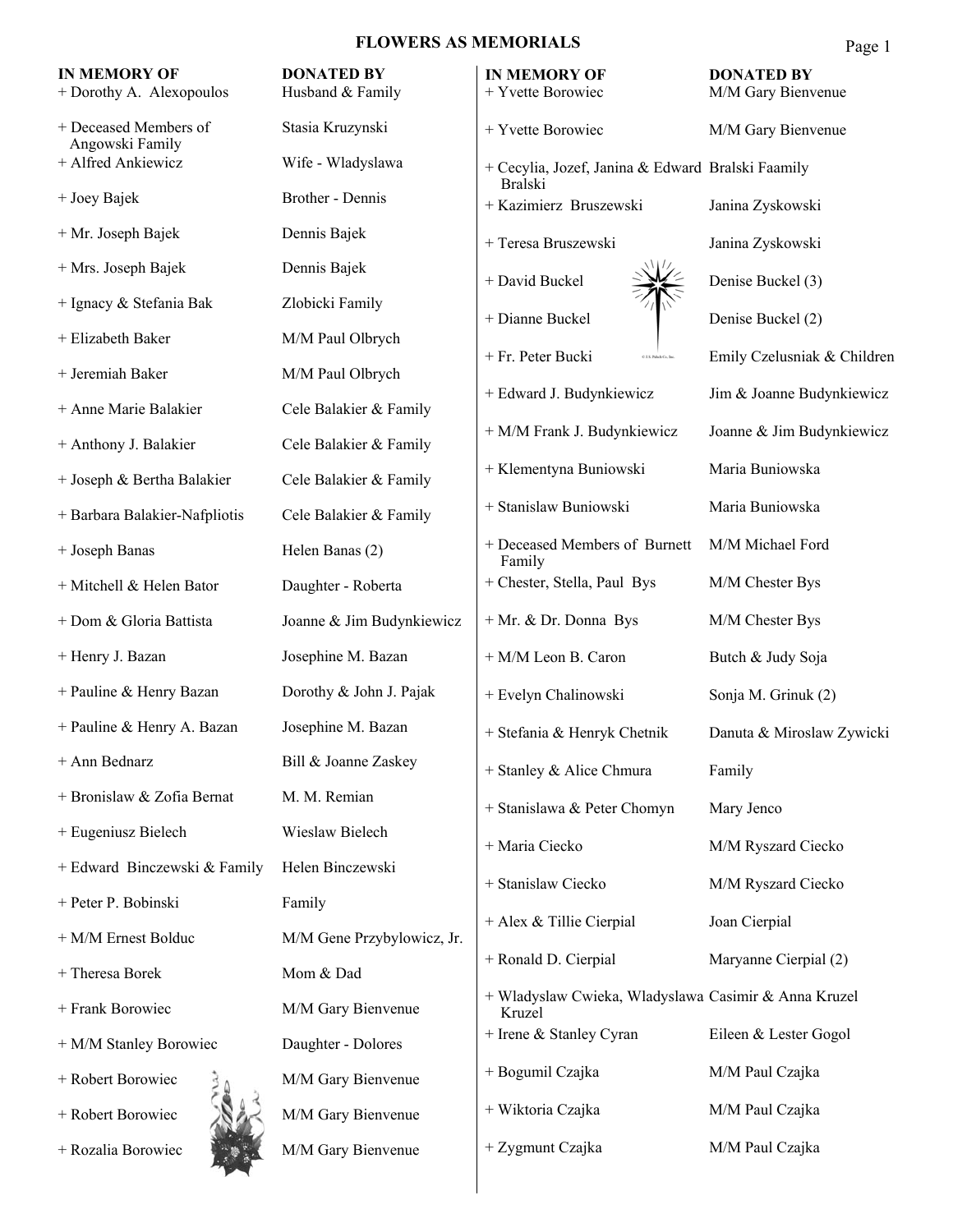## **FLOWERS AS MEMORIALS**

| <b>IN MEMORY OF</b><br>+ John & Josephine Czapla            | <b>DONATED BY</b><br>Family            | <b>IN MEMORY OF</b><br>+ Andrzej Gogol            | <b>DONATED BY</b><br>Barbara Gogol |
|-------------------------------------------------------------|----------------------------------------|---------------------------------------------------|------------------------------------|
| + Stanislaw & Leokadia Czaplicki Joseph & Eugenia Rutkowski |                                        | + Andrzej Gogol                                   | Eileen & Lester Gogol              |
| + Helen Czech                                               | <b>Trznadel Family</b>                 | + Zofia & Alexander Gogol                         | Eileen & Lester Gogol              |
| + Wallace Czelusniak                                        | M/M Chester Dudek & Fr.                | + Marcin Gornearz                                 | M/M Dariusz Garncarz               |
| + Wallace Czelusniak                                        | Christopher<br>Wife & Children         | + Abner Goyette                                   | M/M Chester Bys                    |
| + Joseph & Anna Czelusniak &                                | Emily Czelusniak & Children            | + Louise Goyette                                  | M/M Chester Bys                    |
| Children<br>+ Stanley & Irene Dachowski                     | Thomas & Rosemary                      | + Wallace A. Goyette                              | M/M Chester Bys                    |
| + Stanley & Irene Dachowski                                 | Dachowski<br>Thomas & Rosemary         | + Janina Grabowska                                | Teresa & Roman Madro (2)           |
| + M/M Frank Daena                                           | Dachowski<br>Daughter - Monica         | + Florentyna Gryb                                 | Syrowik Family                     |
| + M/M Frank Daena                                           | Monica Daena                           | + Deceased Members of Gunning<br>& Guzik Families | Ralph & Shirley Gunning            |
| + Deceased Members of DeForest Kevin & Elizabeth DeForest   |                                        | + Henryka & Alojzy Guzik                          | M/M Walter Giec                    |
| Family                                                      |                                        | + Jozef Gwozdzik & Bernat<br>Family               | Jane Gwozdzik                      |
| + Dennis Drygas                                             | Kathy & Gayle                          | + Alan Height & Moe Martin                        | Dutch & Shirley                    |
| + Mrs. Barbara Dubiel                                       | Sister - Marian                        | + Dotty Hendricks                                 | M/M Tom Ziemba                     |
| + Bronislaus & Sophie Dudek                                 | M/M Chester Dudek & Fr.<br>Christopher | + Jean Hunt                                       | John Tymeson                       |
| + Barbara Durocher                                          | Carole Jerusik                         | + Jan Jachym & Joe Swiader                        | Lucek Family                       |
| + Joseph Dybowski                                           | Maria Dybowski                         | + Deceased Members of Janas<br>Family             | Monica Daena                       |
| + Veronica Dybski                                           | M/M Richard Dybski                     | + Jozef Jaracz                                    | A. W. Dziok                        |
| + Deceased Members of Dymon<br>Family                       | Niedzwiadek Family                     | + Anthony & Mary Jarek                            | Max & Esther Partyka               |
| + Marcin Isabina Dziarski                                   | Eugeniusz & Danuta<br>Palubinski       | + Genowefa, Wladyslaw &<br>Mieczyslaw Jasinski    | M/M Jozef Kalisz                   |
| + Tadeusz Dzierzgowski                                      | Hanna Dzerzgowski (2)                  | + Kazimierz & Edwina<br>Jasionkowski              | Judith Jasionkowski                |
| <b>Trudy Dziok</b>                                          | Sarlan Family                          | + Donald Jenco                                    | Mary Jenco                         |
| + George Dziurzynski                                        | Jessica Dziurzynski                    | + Florence Jendrysik                              | Christine Barry & Family           |
| + Jan Filip                                                 | M/M Mariusz Korenkiewicz               | + Stephen Jendrysik                               | Christine Barry & Family           |
| + Maria Filip                                               | M/M Mariusz Korenkiewicz               | + Deceased Members of Jennix<br>Family            | Family                             |
| + Deceased Members of Ford                                  | M/M Michael Ford                       | + Leon A. Jochim                                  | John & Karen Sheedy                |
| Family<br>+ Alfred & Arthur Furman                          | Niece - Roberta                        | + M/M John Jodlowski                              | Sandra & Chip                      |
| + Zbigniew & Jerzy M. Galazka                               | Daniela Galazka                        | + Al Jourdain                                     | Shirley Klett                      |
|                                                             |                                        | + Charlie & Nellie Kasak                          | Son - Ray                          |
| + Christine Gardiner                                        | Shea Family                            | + Krystyna Kedzior                                | Teresa & Roman Madro               |
| + Edward Gazdowicz                                          | Halina Gazdowicz (2)                   | + Krystyna Kedzior                                | Teresa & Roman Madro               |
| + Mary & Louis P. Glinka                                    | Family                                 | + Helen & Francis Keefe                           | Daughter - Marianne Papp           |
|                                                             |                                        |                                                   |                                    |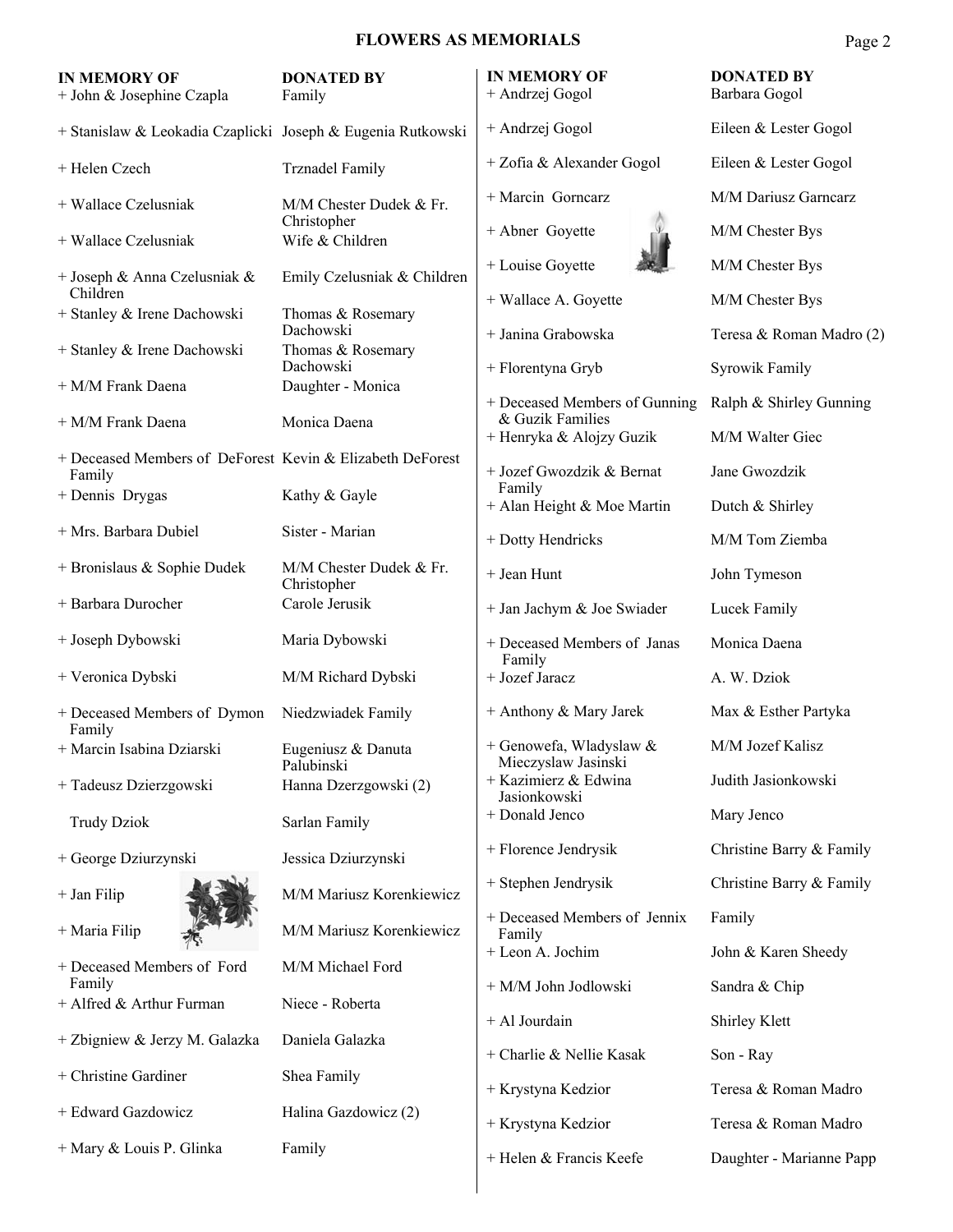| <b>IN MEMORY OF</b><br>+ Zofia Kida                         | <b>DONATED BY</b><br>Sister - Janina | <b>IN MEMORY OF</b><br>+ Anthony & Mary Kruzel       | <b>DONATED BY</b><br>Casimir & Anna Kruzel |
|-------------------------------------------------------------|--------------------------------------|------------------------------------------------------|--------------------------------------------|
| + Bronislaw & Constance Kilian                              | Dorothy & Henry Sinkowski            | + Jane Kruzel                                        | Casimir & Anna Kruzel                      |
| + Deceased Members of Kilian                                | Niedzwiadek Family                   | + Jane Kruzel                                        | Casimir & Anna Kruzel                      |
| Family<br>+ Deceased Members of King $\&$                   | Sniadach & King Families             | + Stanislaw Kruzynski                                | Adam Kruzynski                             |
| <b>Sniadach Families</b>                                    |                                      | + Stanislaw Kruzynski                                | Stasia Kruzynski                           |
| + Deceased Members of Kingsley Niedzwiadek Family<br>Family |                                      | + Deceased Members of<br>Kuchinsky Family            | Sharon & Brian                             |
| + Deceased Members of Kisiel<br>Family                      | M/M Lukomski                         | + George Kuchta                                      | Constance Kuchta                           |
| + Stanislawa Kisiel                                         | Marianna Kisiel                      | + Deceased Members of Kulig<br>Family                | Kevn & Elizabeth DeForest<br>(3)           |
| + M/M Carl Klett                                            | Dick & Shirley                       | + Mieczyslaw Kuliga                                  | Irene Kuliga                               |
| $+$ Mom (Dotty), Dad (Dutch) &<br><b>Bob Klett</b>          | Dick & Shirley                       | + Mieczyslaw Kuliga                                  | Irena Kuliga                               |
| + Deceased Members of Klett-<br><b>Kusek Families</b>       | Richard & Shirley Klett              | + Joseph Kumiega                                     | Andrea & Paul                              |
| + John & Emily Klinkowski                                   | Son - Dennis Klinkkowski             | + Franciszek Kusy                                    | Witold & Elzbieta Bogdan<br>(2)            |
| + Baci Evelyn & Dziadziu John                               | Jonny & Bella                        | + Slawomir Kuzmicki                                  |                                            |
| Knapp                                                       |                                      | + Stanley Kuzniar                                    | Elizabeth & Martin Kuzniar                 |
| + Gladys Kokoszka                                           | Family                               | + John & Stella Kwasnik                              | Dorothy & Henry Sinkowski                  |
| + John & Mollie Kokoszka                                    | Family                               | + Maria & Jozef Lach                                 | M/M Tadeusz Niewinski                      |
| + Deceased Members of<br>Kokoszyn Family                    | Roman & Jean Kokoszyn                | + Frederick Lachtara                                 | Wife - Phyllis                             |
| + Anna J. Kopec                                             | Genowefa Kopec (2)                   | + Czeslaw & Genowefa Lalak                           | Janina Lepecki                             |
| + Wladyslawa & Julian Kos                                   | Izabela & Family                     | + Ann Marie Laskowski                                | Cathy Laskowski                            |
| $+$ Jan Kowal                                               | <b>Bator Family</b>                  | + Teofila & Mieczyslaw<br>Laskowski                  | Krzysztof Laskowski                        |
| + Stefania Kowal                                            | <b>Bator Family</b>                  | + John & Dolores Lemanski                            | Diane, Jordan & Allison<br>Bower           |
| + Joseph & Mary Kowal &<br>Family                           | Gladys Stokowski                     | + Czeslaw & Kazimierz Les                            | Rajpold Family                             |
| + Walter Kowalski                                           | Teresa Kowalski & Children           | + Czeslaw Les, Jozefa &<br>Mieczyslaw Slonka         | Wladyslawa Les                             |
| + Wladyslaw Kowalski                                        | Henryk Kowalski (2)                  | + Kasia Lidwin                                       | Flo & Mary Ann                             |
| + Babci Helen Kozikowski                                    | John Paul Kozikowski (2)             | + Frank & Catherine Lignar                           | Lignar Family                              |
| + Frank Kozikowski                                          | Angela Kozikowski                    | + Katarzyna Lonczak                                  | Evelyn Saczawa                             |
| + Waclaw & Irene Kozikowski                                 | Family                               | + Katarzyna Lonczak (2)                              | Granddaughter                              |
|                                                             |                                      | + Tadeusz & Izabela Lucek                            | Lucek Family                               |
| + Alice & Edmund Kozikowski                                 | Children - Carol, Joe & Mary         | + Toni Lukasiewic-Folta                              | Cele Balakier & Family                     |
| + Deceased Members of<br>Kozikowski Family                  | Niedzwiadek Family                   | + Frank & Amelia Lukasiewicz                         | Cele Balakier & Family                     |
| + Walter Koziol                                             | Family                               | + Deceased Members of<br>Lukomski & Szumski Families | Halina Lukomski                            |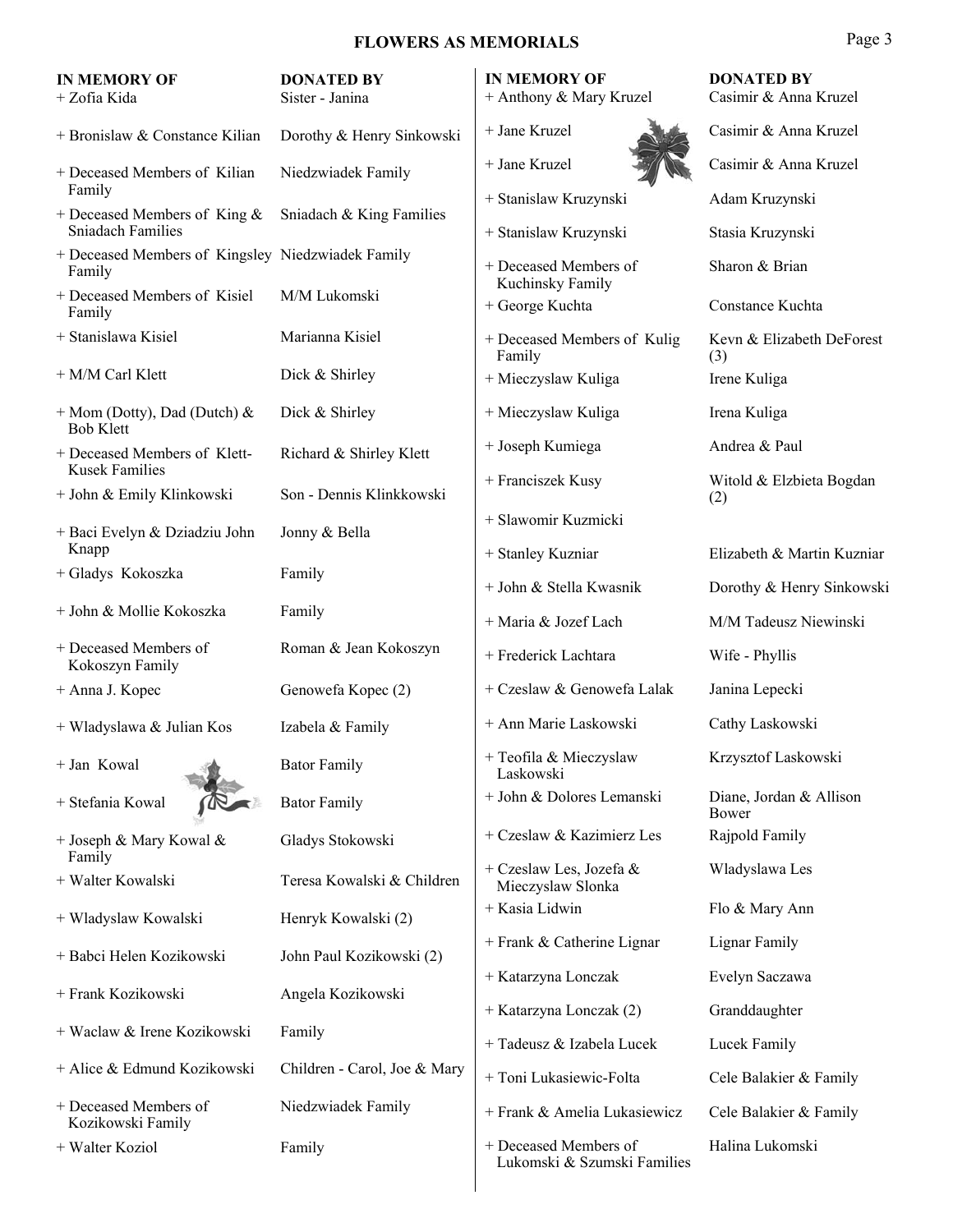| <b>IN MEMORY OF</b><br>Mary Maciaszek                       | <b>DONATED BY</b><br>Stephen Maciaszek | <b>IN MEMORY OF</b><br>+ Boleslaw & Zofia Motaska            | <b>DONATED BY</b><br>Daughter & Family         |
|-------------------------------------------------------------|----------------------------------------|--------------------------------------------------------------|------------------------------------------------|
| + Konstanty Maciaszek                                       | Stephen Maciaszek                      | + Helena Mularska                                            | Ted, Margaret, Robert, Paul<br>& Greg Mularski |
| + Konstanty Maciaszek                                       | Stephen Maciaszek (2)                  | + Max Myslinski                                              | Barbara & Nancy Myslinski<br>(2)               |
| + Jan Madro                                                 | Teresa & Roman Madro                   | + Stanislaw Niedzwiadek &<br>Family<br>+ Stanislaw Niewinski | Wife & Children<br>M/M Tadeusz Niewinski       |
| + Jan Madro                                                 | Teresa & Roman Madro                   | + Genowefa & Wladyslaw                                       | Pagos Family                                   |
| + Willie Mae Family                                         | Niedzwiadek Family                     | Nisiewicz<br>+ Joseph & Edith Noga                           | Family                                         |
| + Anna & Jan Majocha                                        | Krzysztof Laskowski                    | + John & Caroline Noga                                       | Max & Esther Partyka                           |
| + Jan & Stefania Makselon                                   | Son Janek & Family                     | + Maria & Fred Novak                                         | Jon Novak                                      |
| + Jozef Matula                                              | Sister - Janina                        | + Thaddeus A. Nowak                                          | Doris Nowak                                    |
| + Julia Matula                                              | Daughter - Janina                      | + Mary Olbrych                                               | Flo & Mary Ann                                 |
| + Piotr Matula                                              | Daughter - Janina                      | + Rose & Walter Olbrych                                      | M/M Paul Olbrych<br>Daughter - Agnes           |
| + Piotr & Julia Matula                                      | Agnieszka & Mariusz                    | + Sophie Olbrys<br>+ William Olbrys; Miksztowicz             | Cousin - Agnes                                 |
| + Jozef Matula & Zofia Kida                                 | Agnieszka & Mariusz                    | Family<br>+ Michael O'Neil                                   | Emily & Terence O'Neil                         |
| + Deceased Members of Matula,<br>Zielinski & Maslo Families | Agnieszka & Mariusz                    | + Theresa O'Neil                                             | Emily & Terence O'Neil                         |
| + Edward Maziarz                                            | Eileen & Lester Gogol                  | + Stanley A. Orzolek                                         | Theresa A. Orzolek (2)                         |
| + Stanley Maziarz                                           | Dorothy Maziarz                        | + Our Parents                                                | Walter & Phyllis Stec (2)                      |
| + Bertha & Henry Mazur                                      | Sharon & Brian                         | + Genowefa Ozga-Leszkowicz                                   | Mary, Karl & Family                            |
| + Michael Mazur                                             | Coci - Andrea & Uncle Paul             | + Maria & Stanislaw Pagos                                    | Pagos Family                                   |
| + Michael Mazur                                             | Sharon & Brian                         | + Bertha & John Pajak                                        | Dorothy & John J. Pajak                        |
| + Stacia S. Mazur                                           | Sharon & Brian                         | + John & Mary Palubinski                                     | Eugeniusz & Danuta<br>Palubinski               |
|                                                             | Sharon & Brian                         | + John & Mary Palubinski                                     | Teresa Kowalski                                |
| + Stanley H. Mazur                                          |                                        | + Michael Palubinski                                         | Teresa Kowalski                                |
| + Ted & Lorry Midura                                        | Niece - Susan J. Zajchowski            | + Kevin & Lona Papp                                          | Mother - Marianne Papp                         |
| + Ethel Miller                                              | Teresa Skura                           | + Ignacy & Bertha Partyka                                    | Max & Esther Partyka                           |
| + Jerry Miller                                              | Teresa Skura                           | + Deceased Members of Pasko<br>& Rzewnicki Families          | Greg, Pat & Natalie Pasko                      |
| + Stanley & Evelyn Miodonka                                 | Children & Grandchildren               | + Henry Pazik<br>+ Janice Pazik                              | Son - Mark F. Pazik<br>Son - Mark F. Pazik     |
| + Frank Mongue, Jr.                                         | Jennifer Malanowski                    | + Fr. Josephta Piasta                                        | Emily Czelusniak & Children                    |
| + Victor Morando, Jr.                                       | Christine Morando                      | + Bertha Pieciak, Sarah Dziok                                | M/M Raymond Dziok                              |
| + Victor Morando, Sr.                                       | M/M Victor Morando                     | + Deceased Members of<br>Pieczarka Family                    | Angela Kozikowski                              |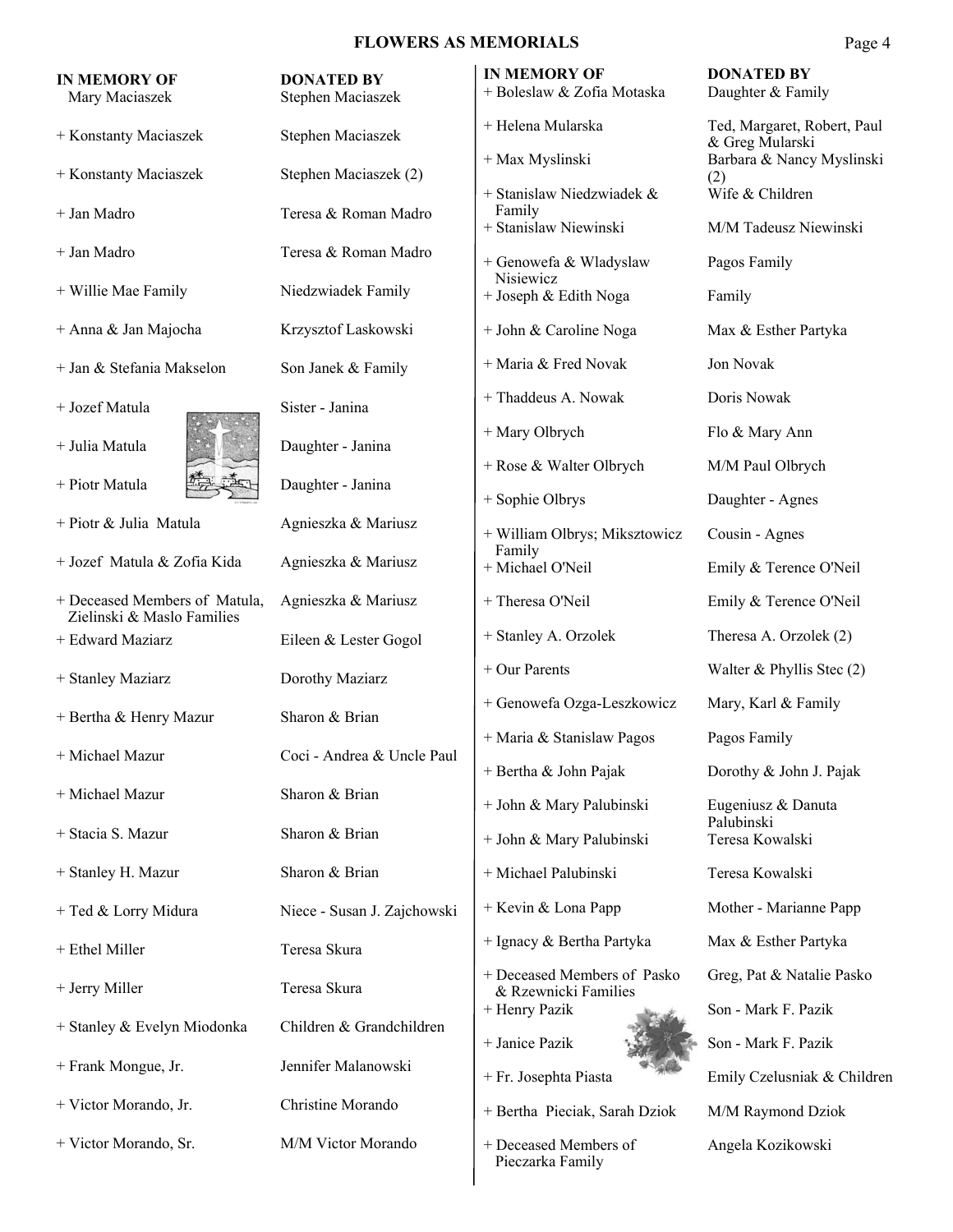| <b>IN MEMORY OF</b><br>+ Emilia & Boleslaw Piekos                   | <b>DONATED BY</b><br>Maryann Piekos | <b>IN MEMORY OF</b><br>+ Michael & Genevieve Regan            | <b>DONATED BY</b><br>Thomas & Rosemary<br>Dachowski    |
|---------------------------------------------------------------------|-------------------------------------|---------------------------------------------------------------|--------------------------------------------------------|
| + Henryka, Jan & Roman Piekos                                       | A. W. Dziok                         | + Jan & Julia Remian                                          | M. M. Remian                                           |
| + Stanley & Stefan Piekos                                           | Maryann Piekos                      | + Frank & Alice Robak                                         | Carol Robak                                            |
| + Helen Piela                                                       | Paula Piela                         | + Chester J. Roskuski                                         | The Roskuski Family                                    |
| + Paul Piela<br>Merry Christmas                                     | Paula Piela                         | + Frances E. Roskuski                                         | The Roskuski Family                                    |
| + Stanley & Josephine Pietras                                       | Bill & Joanne Zaskey                | + Ignacy & Zofia Rutkowski                                    | Joseph & Eugenia Rutkowski                             |
| + Thomas Pietras                                                    | Bill & Joanne Zaskey                | + Zofia & Jan Ryczek                                          | Lucek Family                                           |
| + Deceased Members of Pietras                                       | Bill & Joanne Zaskey                | + Andrew Saczawa                                              | Evelyn Saczawa                                         |
| & Zaskey Families<br>+ Janina Pikula                                | M/M Wladyslaw Pikula                | + Anna & Jan Saczawa                                          | Irena Kuliga                                           |
| + Francisco Pina                                                    | Cindy Pina                          | + Deceased Members of<br>Saczawa Family                       | Halina Witczak                                         |
| $+$ Nellie Pise                                                     | Pise Family (5)                     | + Adelle Salamon, Sophie<br>Strzepek, Dolores Woishnis        | Al Woishnis                                            |
| + Alicia Platek; Babcia Bambi                                       | Peter, Rebecca, Tyler &             | + Hannah & Cameron Sarlan                                     | The Sarlan Family                                      |
| + Mieczyslaw & Julia Pniak                                          | Dylan Stafinski<br>John Pniak       | + Martin & Stasia Sawa                                        | Bill & Joanne Zaskey                                   |
|                                                                     |                                     | + Mary E. Schaeneman                                          | Walter P. Schaeneman                                   |
| + Steven Prejsner & Robert<br>Rajpold                               | Rajpold Family                      | + William F. Schaeneman                                       | Walter P. Schaeneman                                   |
| + Anna Przybyl                                                      | Beata Iwaniec                       | + Lewis G. Schaeneman, Jr.                                    | Walter P. Schaeneman                                   |
| + M/M Eugene Przybylowicz, Sr. M/M Gene Przybylowicz, Jr.           |                                     | + Lewis G. Schaeneman, Sr.                                    | Walter P. Schaeneman                                   |
| + Albin E. Pudlo                                                    | Susan J. Zajchowski                 | + Justus Schelb                                               | Wife - Patricia                                        |
| + Irene M. Pudlo                                                    | Susan J. Zajchowski                 | + Raymond J., Lottie B. &<br>Raymond. D. Senecal              | Joni, Don, Josh, Emily, Lulu &<br><b>Baker Senecal</b> |
| + Edward & Frances Pula                                             | Gayle Pula                          | + Michael E. Sheedy                                           | John & Karen Sheedy                                    |
| + Edward & Frances Pula                                             | Kathy, Norm & Jeff Rivet            | + Mark & Max Skawinski                                        | Chris & Den Skawinski                                  |
| + Bartosz Raczkowski                                                | M/M Jerzy Raczkowski                | + Helen Luszcz Skiba                                          | Daughter - Elaine Skiba                                |
| + Malgorzata & Marianna<br>Raczkowski                               | M/M Jerzy Raczkowski                | + Stanley J. Skura, Sr.                                       | Dolores Skura                                          |
| + My True Love - Robert Rajpold Fiancé - Melissa Santos             |                                     | + Jack & Terry Skwira                                         | Donna Skwira                                           |
| + Robert Rajpold                                                    | Daughter - Molly Rajpold            | + Deceased Grandparents of<br>Skwira & Bayeur Families        | Donna Skwira                                           |
| + Robert Rajpold                                                    | Goddaughter - Michayla              | + Ann Skwisz                                                  | Son - Wally                                            |
| + Robert Rajpold                                                    | Parents                             | + Walter J. Skwisz                                            | Son - Wally                                            |
| + Rudolf Rajpold                                                    | Maria Sudol                         | + Joseph Sliski                                               | Jenny Sliski                                           |
| + Stefania Rajpold                                                  | Maria Sudol                         | + Tadeusz & Zofia Sliski                                      | Jenny Sliski                                           |
| + Robert Rajpold, Jozefa &                                          | Rajpold Family                      | + Phyllis Sliwa                                               | Stanley & Lynn Maziarz                                 |
| Mieczyslaw Slonka<br>+ Stefania & Rudolf Rajpold;<br>Robert Rajpold | Rajpold Family                      | Janina Slomiany,<br>+ Zygmunt Slomiany<br>+ Victoria E. Smist | Adam & Stasia Kruzynski<br>Michael F. Smist            |
|                                                                     |                                     |                                                               |                                                        |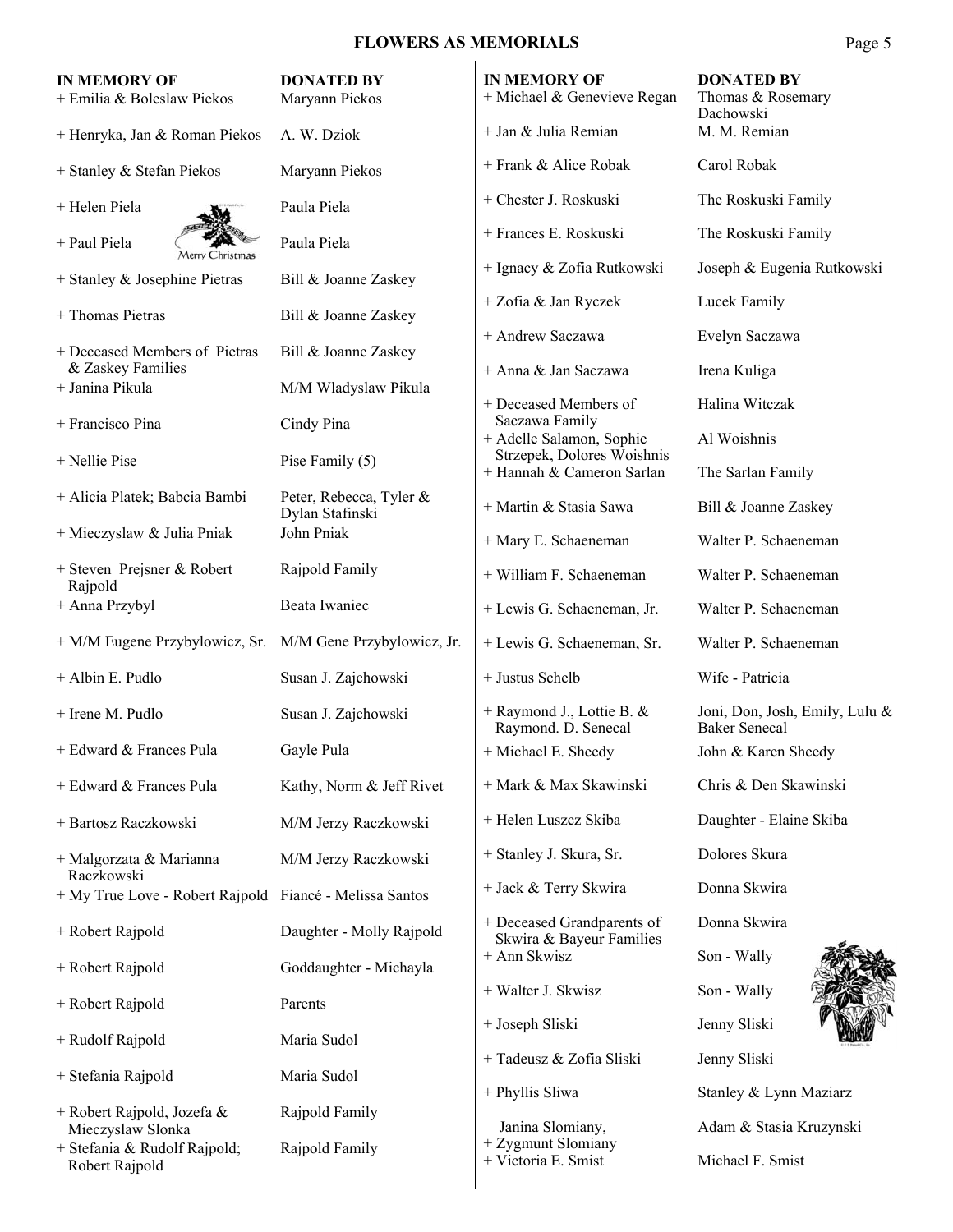| <b>IN MEMORY OF</b><br>+ Elizabeth Soja                   | <b>DONATED BY</b><br>Diane McClellan          | <b>IN MEMORY OF</b><br>+ Jan, Anna, Izabela Tarka             | <b>DONATED BY</b><br>Tadeusz & Maria Moryl |
|-----------------------------------------------------------|-----------------------------------------------|---------------------------------------------------------------|--------------------------------------------|
| + Elizabeth Soja                                          | Diane McClellan                               | + Krystyna Trondowski                                         | <b>Trznadel Family</b>                     |
| + Eva Soja                                                | Diane McClellan                               | + Mieczyslaw Trznadel                                         | Family                                     |
| + M/M Stanley Soja                                        | Butch & Judy Soja                             | + Helen & Lillian Tymeson                                     | John Tymeson                               |
|                                                           |                                               | + William & Adele Tyminski                                    | Judy & George                              |
| + Stella Soja                                             | Virginia Degutis (2)                          | + Nancy Underwood                                             | Bill & Joanne Zaskey                       |
| + Antoni & Ewa Soja & Family                              | Emily Czelusniak & Family                     | + Maria Walas                                                 | Niedzwiadek Family                         |
| + Richard & Carol Sokolowski                              | Daughter - Carol Ann &<br>Stanislaw Wieczorek | + Mary Walas                                                  |                                            |
| + Anna Sowa                                               | M/M Mark Dubilo                               | + Jan, Joanna & Stanislaw<br>Wegiel                           | Lucek Family                               |
| + Deceased Members of Sowa<br>Family                      | Mark & Ligia Dubilo                           | + Jan & Joanna Wegiel,<br>Tadeusz & Izabela Lucek             | M/M Stanley Lucek                          |
| + Antonia Stachowicz                                      | Paula Stachowicz                              | + Thaddeus & Jean Wegrzyn                                     | Conklin Family                             |
| + Antonia M. Stachowicz                                   | Katherine Stachowicz                          | + Kazimierz & Janina<br>Wieczorek                             | Son - Stanislaw & Carol Ann<br>Wieczorek   |
| + Antonia M. & Joseph J.                                  | Katherine A. & Paula J.                       | + Eugieniusz Witczak                                          | Halina Witczak                             |
| Stachowicz<br>+ Joseph Stachowicz                         | Stachowicz<br>Paula Stachowicz                | + Dolores Woishnis                                            | Loving Husband - Al                        |
|                                                           |                                               | + Matthew Woishnis                                            | Baci & Dziadziu                            |
| + Joseph J. Stachowicz                                    | Katherine Stachowicz                          | + Paul Woishnis                                               | Mom & Dad                                  |
| + Grandma Sophie "Hey"<br>Stadnicki                       | Grandsons - Josh & Baker<br>Senecal           | + Zofia Wojcik                                                | Casimir & Anna Kruzel                      |
| + Grandpa John "Baker" Stadnicki Grandsons - Josh & Baker | Senecal                                       | + Zofia & Stefan Wojcik                                       | Casimir & Anna Kruzel                      |
| + John & Sophie Stadnicki                                 | Nicholas Brisbois                             | + Czeslaw Wojtowicz                                           | Iwona Giec                                 |
| + M/M John T. Stadnicki                                   | Daughter - Marian                             | + Leo Wolak                                                   | Family                                     |
| + Matilda Stanek                                          | Susan Morando McAndrew                        | + Deceased Members of<br>Wrobleskich & Kosinskich<br>Families | Teresa Wroblewska                          |
| + Ben Stokowski                                           | Gladys Stokowski                              | + Maria & Mieczyslaw                                          | Liz & Henry Dabrowski                      |
| + Henry & Eugenia Stokowski                               | Paul Stokowski                                | Wrzosek; Rozalia & Teofil<br>Dabrowski                        |                                            |
| + Tom Stokowski                                           | Mom & Dad                                     | + Henry & Mary Zaskey                                         | Bill & Joanne Zaskey                       |
| + Helen & Adam Stokowski &                                | Gladys                                        | + Krystyna Zielinska                                          | Son Mariusz & Family<br>Janina             |
| Family<br>+ Joseph Swiader                                | Wife & Family                                 | + Krystyna Zielinski                                          | Marian Zielinski                           |
| + Czeslaw Swiszcz                                         | Darlene & Louis Swiszcz                       | + Krystyna Zielinski<br>+ Stanley V., Alice & Gerald          | Dennis Zielonka                            |
| + Stefania & Tadeusz Swiszcz                              | Mary, Karl & Family                           | Zielonka<br>+ Deceased Members of                             | Antoinette Zimowski                        |
| + Tadeusz & Stefania Swiszcz                              | Darlene & Louis Swiszcz                       | Zimowski & Kubacki<br>Families                                |                                            |
| + Maria Szaruga                                           | Joanne Wanat (2)                              | + Kamil Ziolkowski                                            | M/M Piotr Ziolkowski (2)                   |
| + Cecylia Szczudlo                                        | M/M Richard Dybski                            | + Mary & Joseph Znoj                                          | Josephine M. Bazan                         |
|                                                           |                                               | + Zofia & Daniel Zywicki                                      | Danuta & Miroslaw Zywicki                  |
| + Piotr Szpera                                            | Barbara Wiatrowicz                            | + All Deceased                                                | Richard Freitag, Jr.                       |
| + Antoni & Janina Szulc                                   | Daughter - Regina Dybski &<br>Family          | + Marian                                                      | Danuta Bryda                               |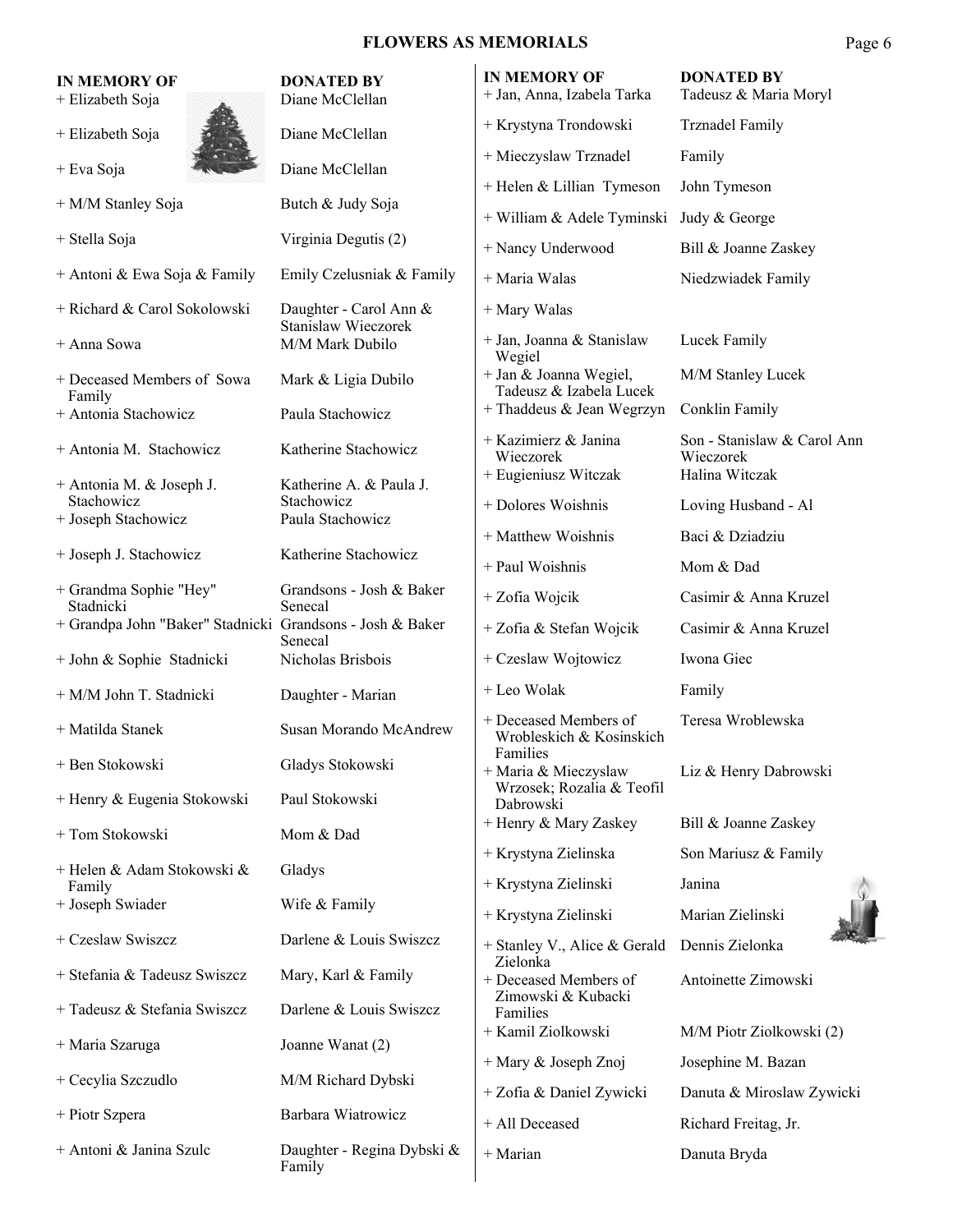#### **IN MEMORY OF DONATED BY**



M/M Lisa & David Ball (2) M/M Roman Boryczka M/M Radoslaw Bralski M/M Lucjan Czarniecki (2) M/M Stanley Dachowski, Jr. (2) M/M Kevin DeForest (10) Richard & Jane Dobrowski (5) Mr. Richard Dygon Mr Edward Dzidek Agnieszka Dziedzic & Krystyna B J.S. Paluch Co., Inc. M/M Zbigniew Federkiewicz Mrs Kathleen Ginn M/M Kenneth Krupa M/M Walter Kruzynski M/M Artur Laskowski M/M Jerzy Marszalek (2) Ms Ann Mizejewski (2) Maria & Wieslaw Olszak

M/M Piotr Ankiewicz

Thank you to everyone who generously contributed to the Christmas Poinsettia Memorials and Holiday Meal Memorials. May the Blessings of Christ our Lord be with you now and throughout the New Year!

 **DONATED BY**  Mr Wayne Paradysz (2) M/M Wladyslaw Pilat (2) M/M Stanley Prorok Ms Barbara Raczka M/M Norman Rivet (2) Mrs Evelyn Saczawa Mrs Frances Schultzki M/M Carey Sheehan M/M Allan Sobon (2) Mrs Stephanie Stevens Mrs Krystyna Sudol M/M Tomasz Swiatlowski Mrs Veronica Szczur Ms Barbara Szlachetka-Kalil Louise Tokman Mr Zygmunt Wachta Mrs Anna Walewander (2) M/M Tadeuz Wojtaszek (3) Mrs. Elenaor Wolak Mr Edward J. Wood M/M Wieslaw Wrona M/M Henry Zyla (2)

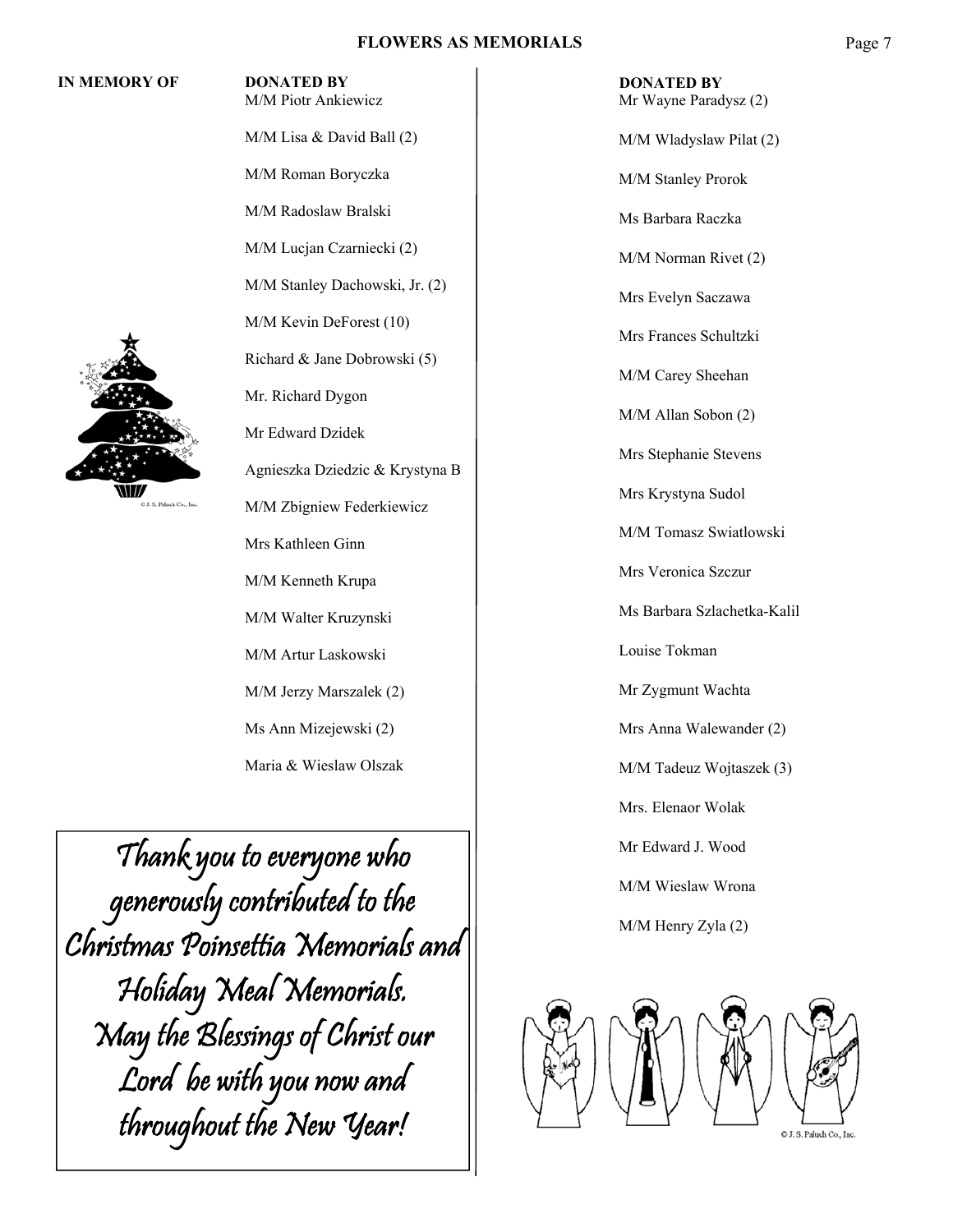### **MEALS AS MEMORIALS**

| ı. |  |
|----|--|
|----|--|

| <b>IN MEMORY OF</b><br>+ Dorothy A. Alexopoulos  | <b>DONATED BY</b><br>Husband & Family          | <b>IN MEMORY OF</b><br>+ Joe Czupryna                                      | <b>DONATED BY</b><br>Al, Terry, Greg & Shawn   |
|--------------------------------------------------|------------------------------------------------|----------------------------------------------------------------------------|------------------------------------------------|
| + Geri (Kusek) Archambault                       | Shirley & Dick                                 | + Joe, Lee & Fred Czupryna                                                 | Carol, Cris, Evan & Owen                       |
| + Mr. Joseph Bajek                               | Son - Dennis                                   | + Lee Czupryna                                                             | Al, Terry, Greg & Shawn                        |
|                                                  |                                                | + Irene Dachowski                                                          | Thomas & Rosemary<br>Dachowski                 |
| + Mrs. Joseph Bajek                              | Son - Dennis                                   | + Stanley Dachowski                                                        | Thomas & Rosemary                              |
| + Anne Marie Balakier                            | Cele Balakier & Family                         | + M/M John Debiak                                                          | Dachowski<br>Niece - Monica                    |
| + Anthony J. Balakier                            | Cele Balakier & Family                         | + Deceased Members of                                                      | Kevin & Elizabeth DeForest                     |
| + Joseph & Bertha Balakier                       | Cele Balakier & Family                         | DeForest Family<br>+ Marcy & Sylvia Depietri, Mike                         | (3)<br>Shirley & Dick                          |
| + Barbara Balakier-Nafpliotis                    | Cele Balakier & Family                         | & Melanie Nolan<br>+ Deceased Members of Deren & Greg, Pat & Natalie Pasko |                                                |
| + Peter & David Baldiga                          | Sharon & Brian                                 | <b>Drewniak Families</b><br>+ Deceased Members of                          |                                                |
| + Czeslaw & Zofia Bator                          | <b>Bator Family</b>                            | DerSarkisian Family<br>+ Helen Dombek; Joseph<br>"Cookie" Pajak            | Beverly & Alfred Kagan                         |
| + Dom & Gloria Battista                          | Joanne & Jim Budynkiewicz                      | + Dennis Drygasz                                                           | Kathy & Gayle                                  |
| + Henry A. & Pauline Bazan                       | Nancy, David, Ashley &<br><b>Brooke Fenton</b> | + Dennis Drygasz                                                           | Monica                                         |
| + Henry J. Bazan<br>JOY                          | Nancy, David, Ashley &<br><b>Brooke Fenton</b> | + Deceased Members of Drygasz<br>Family                                    | Monica                                         |
| + Rudy Bednarz                                   | Family                                         | + Deceased Members of Dubilo<br>Family                                     | Mark & Ligia Dubilo                            |
| Jane Bergeron, + Catherine Pajak Anonymous Donor |                                                | + Paul & Joann Fenton                                                      | Nancy, David, Ashley &<br><b>Brooke Fenton</b> |
|                                                  |                                                | + Roslind Ferreira                                                         | Robert & Adele Jendrysik                       |
| $+$ Doris & Irving Bordeaux                      | Daughter                                       | + Thomas J. Fitzgerald                                                     | Patricia Fitzgerald                            |
| + M/M Frank J. Budynkiewicz                      | Joanne & Jim Budynkiewicz                      | + Gary Ganoe                                                               | Al, Terry, Greg & Shawn                        |
| + Mr. Leon B. & Mrs Helen M.<br>Caron            | Judy & Butch Soja                              | + Gary Ganoe                                                               | Carol, Cris, Evan & Owen                       |
| + Ms. Bessie Jean Caron                          | Judy & Butch Soja                              | + Rosemarie & Lou Glinka                                                   | Family                                         |
| + Evelyn Chalinowski                             | Sonja Grinuk                                   | + Deceased Members of Golonka<br>Family                                    |                                                |
| + Aldea & Napoleon Champagne                     | Granddaughter                                  | + Henry & Sophie Gonet                                                     |                                                |
| + Raymond J. Chelte                              | Wife                                           | + Adele M. Grabon                                                          | Family                                         |
| + Ronald Cierpial                                | Joan Cierpial                                  | + Mary & Walter Grinuk<br>+ Sheila M. Gulan                                | Sonja Grinuk<br>Mary & Serge Blanchette        |
| + Ted & Lorina Cote                              | The Cote Family                                |                                                                            |                                                |
| + Tom Cove                                       | Mark F. Pazik                                  | + Deceased Members of Gunning Ralph & Shirley Gunning<br>& Guzik Famillies |                                                |
|                                                  |                                                | Jeff, Sue, Amanda, Trisha &<br>Justin Haluch                               | Ralph & Shirley Gunning                        |
| + Wladyslaw Cwieka                               | Wieslawa & Adam Cwieka                         | + Rev. Theodore M. Hesburgh,                                               | Notre Dame Family                              |
| + Ann Cyboron                                    | Goddaughter - Elaine Skiba                     | C.S.C.<br>+ Beatrice Hoves                                                 | Joanne & Jim Budynkiewicz                      |
| + Alfred & Stella Czelusniak                     | George & Judy                                  | + Anna Iwaniec                                                             | Beata Iwaniec                                  |
| + Fred Czupryna                                  | Al, Terry, Greg & Shawn                        | + Elzbieta Iwaniec                                                         | Beata Iwaniec                                  |
|                                                  |                                                |                                                                            |                                                |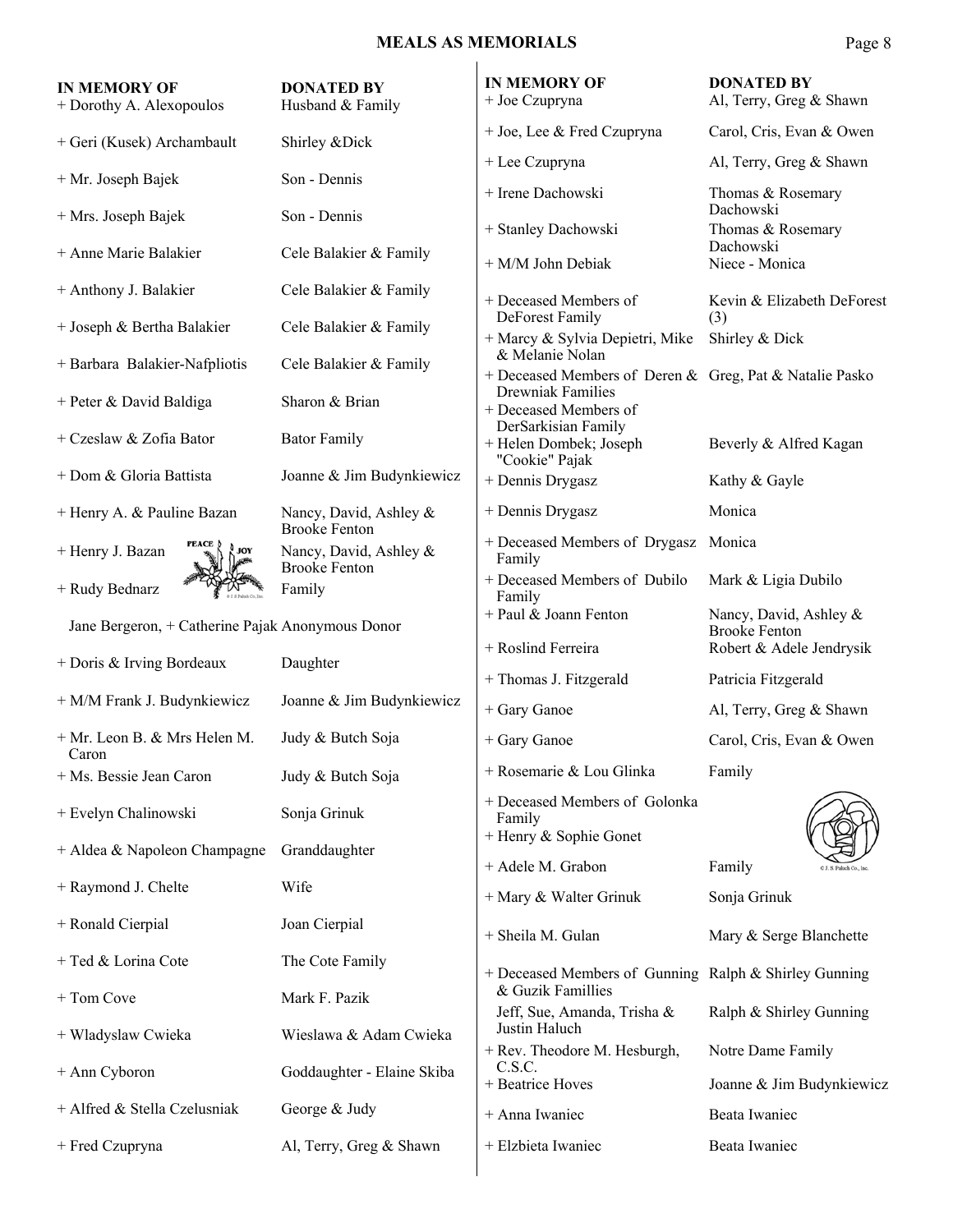### **MEALS AS MEMORIALS** Page 9

| <b>IN MEMORY OF</b><br>+ M/M Henry Jendrysik                         | <b>DONATED BY</b><br>Robert & Adele Jendrysik             | <b>IN MEMORY OF</b><br>+ Frances Levasseur            | <b>DONATED BY</b><br>Mark F. Pazik    |
|----------------------------------------------------------------------|-----------------------------------------------------------|-------------------------------------------------------|---------------------------------------|
| + M/M John Jodlowski<br>HE HAS GIVEN US                              | Sandra & Chip                                             | + Frank & Amelia Lukasiewicz                          | Cele Balakier & Family                |
| + John Johnson                                                       | William Johnson                                           | + Toni Lukasiewicz-Folta                              | Cele Balakier & Family                |
| + Ruth Johnson                                                       | William Johnson                                           | + John Lukasik                                        | Patricia Fitzgerald                   |
| + Emilia & Edward Jurasz                                             | Margaret, Ted, Robert, Paul,<br>& Greg Mularski           | + Mary M. Lukasik                                     | Patricia Fitzgerald                   |
| + Louisa & Fred Kagan                                                | Beverly & Alfred Kagan                                    | + Deceased Members of<br>Lukomski Family              | M/M Lukomski                          |
| + Steffie & Adam Kapinos                                             | Bob & Carol Kapinos                                       | Mary Maciaszek                                        | Stephen Maciaszek                     |
| + Deceased Members of Karam<br>Family                                |                                                           | + Konstanty Maciaszek                                 | Stephen Maciaszek                     |
| + Aleksander Kilian                                                  | Sister & Family                                           | + Jane A. Maciolek                                    | Pat & Bob                             |
| + Maria & Stanislaw Kilian                                           | Daughter & Family                                         | + Michael R. Maciolek                                 | Pat & Bob                             |
| + M/M Norman Klein                                                   | Niece - Monica                                            | + Jan & Stefania Makselon                             | Son - Janek & Family                  |
| + Gladys Kokoszka                                                    | Ned, Carol & Abby Whitman                                 | + Deceased Members of Marek & Paula J. & Katherine A. |                                       |
| + Eugieniusz Kosinski                                                | Krysia Kupiec                                             | <b>Stachowicz Families</b>                            | Stachowicz                            |
| + Anna Kowal                                                         | Stephen Kowal                                             | Cecelia, + Stanley Matras                             | Anonymous Donor                       |
| + Fredrick & Stella Kowal                                            | Jenny Sliski                                              | + George & Eva Matte                                  | Paul & Cynthia                        |
| + Jan & Stefania Kowal                                               | <b>Bator Family</b>                                       | + Chester & Celia Matyszczyk                          | Cote Family                           |
| + Stanley & Anna Krupa                                               | Jane & Ed                                                 | + Tadeuz Mazgula                                      | Family                                |
| + Deceased Members of Kulig                                          | Kevin & Elizabeth DeForest                                | + Stacia S. Mazur                                     | Sharon & Brian                        |
| Family<br>+ Adela Kupiec                                             | (2)<br>Wiesiek Kupiec                                     | + Stanley H. Mazur                                    | Sharon & Brian                        |
| + Michal Kupiec                                                      | Wiesiek Kupiec                                            | + Walter & Stasia Mazur                               | Shea Family                           |
| + Deceased Members of Kus &                                          | Terry Ukleja                                              | + Hank Mazur, Jr.                                     | Andrea & Paul                         |
| <b>Ryczek Families</b>                                               |                                                           | + Hank Mazur, Jr.                                     | Sharon & Brian                        |
| Mimi (Mom) Kusek                                                     | Grandchildren, Great-<br>Grandchildren, Shirley &<br>Dick | + Orrin, Ethel & Lisa Miller                          | Katherine A. & Paula J.<br>Stachowicz |
| + Dad (Papa) Kusek                                                   | Shirley, Dick & Family                                    | + Boleslaw & Zofia Motaska                            | Lily, Ella, Aaron, Jack &             |
| + Edward Kusek                                                       | Wife - Nellie                                             | + Kenneth J. Murray, II                               | Gavin<br>Theo, Renata & Joe Talmont   |
| + Uncle Walter, Josie & Bertha<br>Kusek, Ann Hickman, & Ted<br>Nowak | Shirley & Dick                                            | + Deceased Members of Ney<br>Family                   | Sharon & Brian                        |
| + M/M Stanley Kusek, M/M<br>Andrew Ciesones & Stella Gray            | Shirley & Dick                                            | + Stanley Olbrys                                      | Daughter - Agnes                      |
| + Stanley Kuzniar                                                    | Martin & Elizabeth Kuzniar                                | + Nellie & Steve Ondrick                              | Family                                |
| + Czeslaw Les & Deceased<br>Members of Les Family                    | Les Family                                                | + Robert Ondrick                                      | Family                                |
| + Deceased Members of<br>Leszczynski & Faber Families                | Family                                                    | + Stephen F. Ondrick, Jr.                             | Family                                |